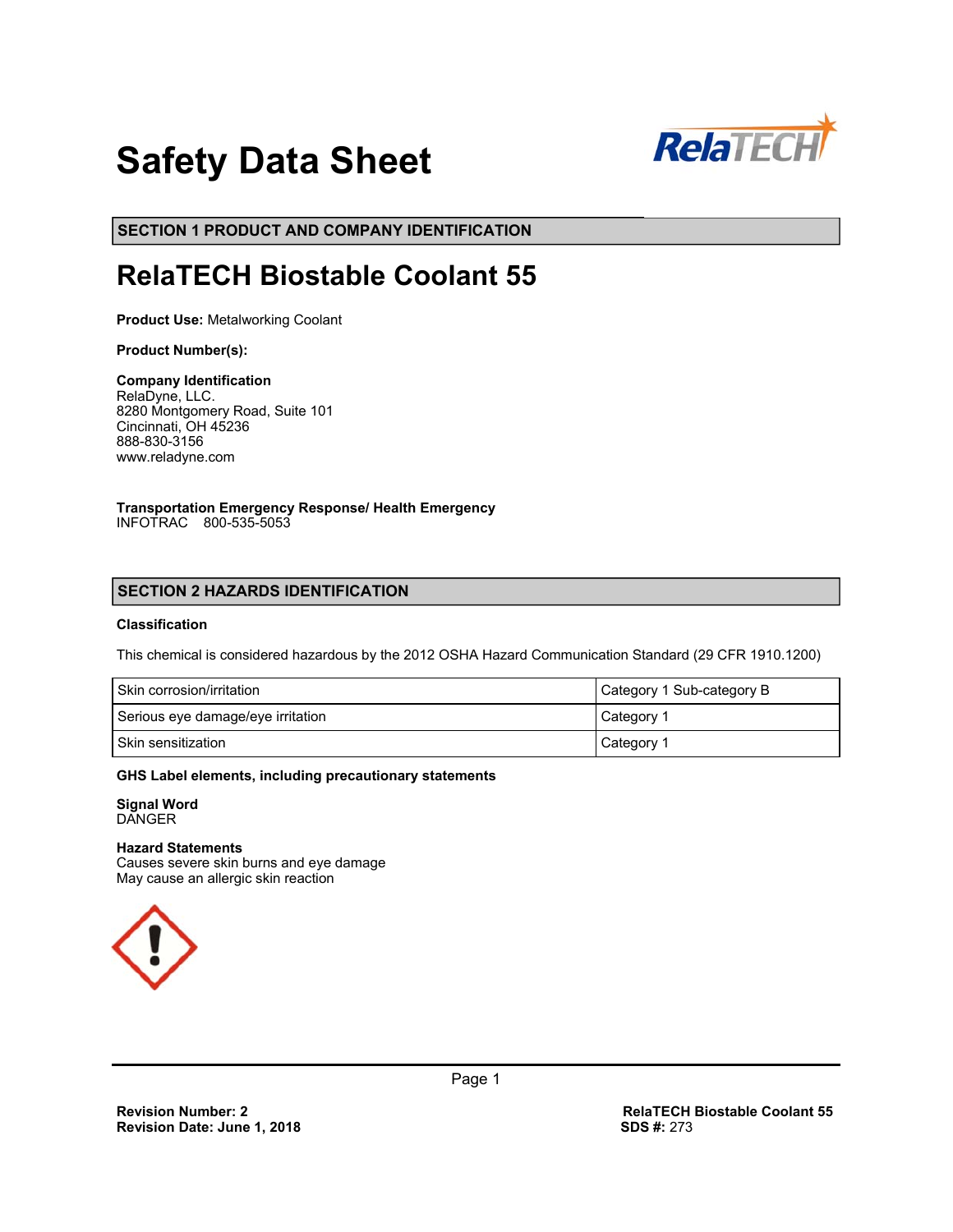#### **Precautionary Statements**

#### **Precautionary Statements - Prevention**

Do not breathe dust/fume/gas/mist/vapors/spray. Wash face, hands and any exposed skin thoroughly after handling Wear protective gloves/protective clothing/eye protection/face protection. Contaminated work clothing should not be allowed out of the workplace

#### **Precautionary Statements - Response**

Immediately call a POISON CENTER or doctor/physician. Specific treatment is urgent (see supplemental first aid instructions on this label)

#### **Eyes**

IF IN EYES: Rinse cautiously with water for several minutes. Remove contact lenses, if present and easy to do. Continue rinsing. Immediately call a POISON CENTER or doctor/physician

#### **Skin**

IF ON SKIN (or hair): Remove/Take off immediately all contaminated clothing. Rinse skin with water/shower Wash contaminated clothing before reuse. If skin irritation or rash occurs: Get medical advice/attention **Inhalation** 

IF INHALED: Remove victim to fresh air and keep at rest in a position comfortable for breathing. Immediately call a POISON CENTER or doctor/physician

#### **Ingestion**

#### IF SWALLOWED: Rinse mouth. Do NOT induce vomiting

**Precautionary Statements - Storage** 

Store locked up

#### **Precautionary Statements - Disposal**

Dispose of contents/container to an approved waste disposal plant

#### **Hazards not otherwise classified (HNOC)**  Not applicable

#### **Other information**

Not applicable

## **SECTION 3 COMPOSITION/ INFORMATION ON INGREDIENTS**

This product is a mixture. Health hazard information is based on its ingredients.

| <b>Chemical Name</b>                                                                             | <b>CAS-No</b> | Weight %       |
|--------------------------------------------------------------------------------------------------|---------------|----------------|
| Highly refined, low viscosity mineral<br>oils/hydrocarbons<br>(Viscosity >7 - < 20.5 cSt @ 40°C) |               | $25\%$ - 60%   |
| Dicyclohexylamine                                                                                | 101-83-7      | $2.5\% - 10\%$ |
| Vegetable Amide                                                                                  | Mixture       | $2.5\% - 10\%$ |
| Tall Oil Fatty Acid 28                                                                           | 68201-37-6    | $2.5\% - 10\%$ |
| 2-(butylamino) ethanol                                                                           | 111-75-1      | $2.5\% - 10\%$ |
| 4-(2-nitrobutyl) morpholine                                                                      | 2224-44-1     | $0\% - 1\%$    |

#### **Additional information**

See Section 11 for more information. See Section 15 for additional information on base oils.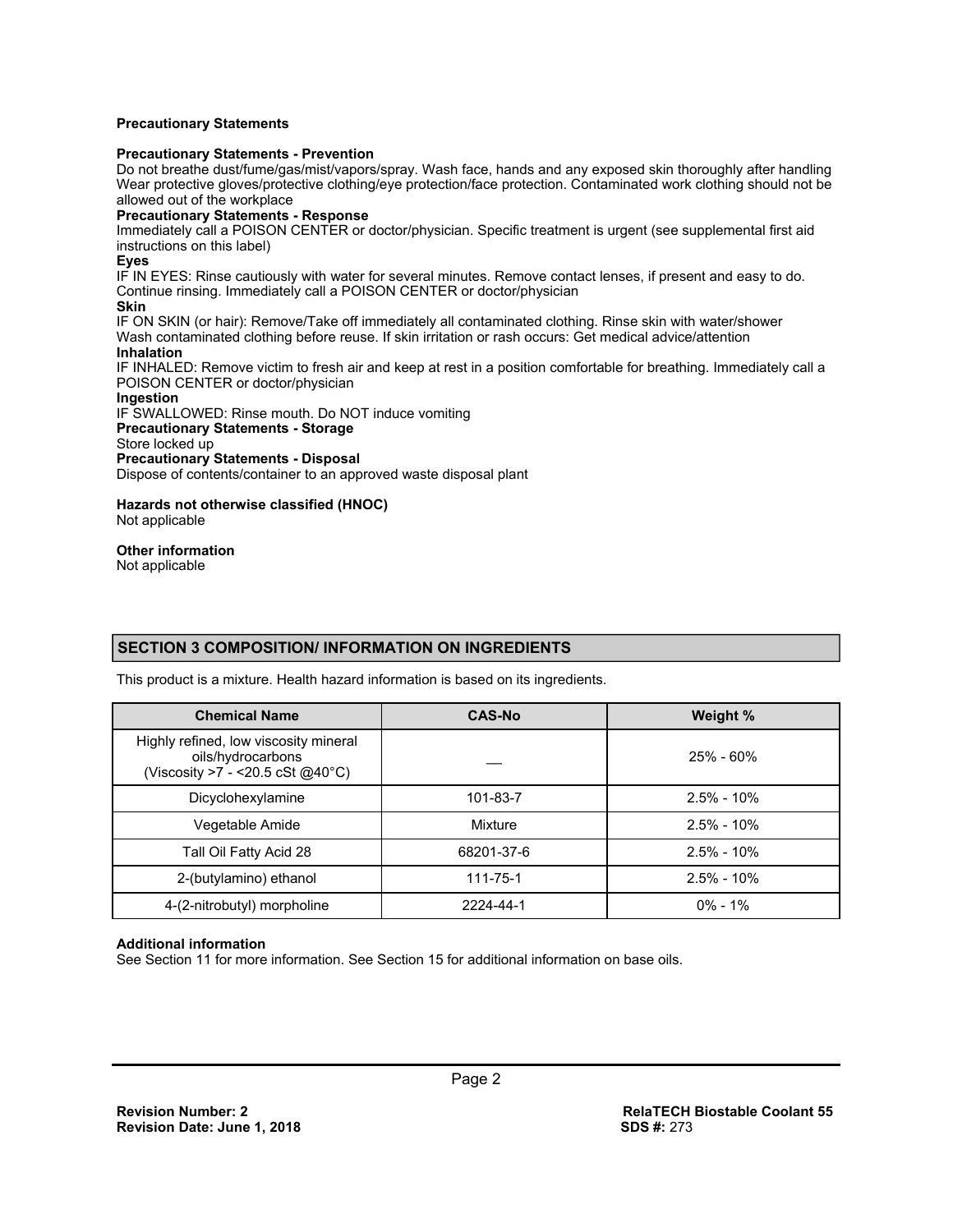## **SECTION 4 FIRST AID MEASURES**

#### **4.1. Description of first-aid measures**

| <b>General advice</b>                                                                                                                                                                                 | Immediate medical attention is required. Do not get in eyes, on skin, or on clothing. May<br>produce an allergic reaction.                                                                                                                          |  |
|-------------------------------------------------------------------------------------------------------------------------------------------------------------------------------------------------------|-----------------------------------------------------------------------------------------------------------------------------------------------------------------------------------------------------------------------------------------------------|--|
| <b>Inhalation</b>                                                                                                                                                                                     | Move to fresh air.                                                                                                                                                                                                                                  |  |
| <b>Skin contact</b>                                                                                                                                                                                   | IF ON SKIN (or hair): Remove/ Take off immediately all contaminated clothing. Rinse<br>skin with water/ shower. Immediate medical attention is required. May cause an allergic<br>skin reaction.                                                    |  |
| Eye contact                                                                                                                                                                                           | Immediately flush with plenty of water. After initial flushing, remove any contact lenses<br>and continue flushing for at least 15 minutes. Keep eye wide open while rinsing. Do not<br>rub affected area. Seek immediate medical attention/advice. |  |
| Ingestion                                                                                                                                                                                             | Clean mouth with water and afterwards drink plenty of water. Do not induce vomiting<br>without medical advice.                                                                                                                                      |  |
| <b>Protection of First-aiders</b> Use personal protective equipment. Avoid contact with skin, eyes and clothing.<br>Avoid direct contact with skin. Use barrier to give mouth-to-mouth resuscitation. |                                                                                                                                                                                                                                                     |  |
|                                                                                                                                                                                                       | 4.2. Most important symptoms and effects, both acute and delayed                                                                                                                                                                                    |  |
| <b>Main Symptoms</b>                                                                                                                                                                                  | Causes burns, blistering, May cause allergic skin reaction                                                                                                                                                                                          |  |
| 4.3. Indication of immediate medical attention and special treatment needed                                                                                                                           |                                                                                                                                                                                                                                                     |  |

## **SECTION 5 FIRE FIGHTING MEASURES**

#### **5.1. Extinguishing media**

#### **Suitable Extinguishing Media**

Use extinguishing measures that are appropriate to local circumstances and the surrounding environment:, Use CO2, dry chemical, or foam, Water spray or fog.

**Notes to physician** Treat symptomatically. May cause sensitization of susceptible persons.

#### **Extinguishing media which shall not be used for safety reasons**  None

#### **5.2. Special hazards arising from the substance or mixture**

#### **Special Hazard**

Water runoff can cause environmental damage.

#### **Hazardous Decomposition Products**

None under normal use

#### **5.3. Advice for firefighters**

#### **Special protective equipment for fire-fighters**

As in any fire, wear self-contained breathing apparatus pressure-demand, MSHA/NIOSH (approved or equivalent) and full protective gear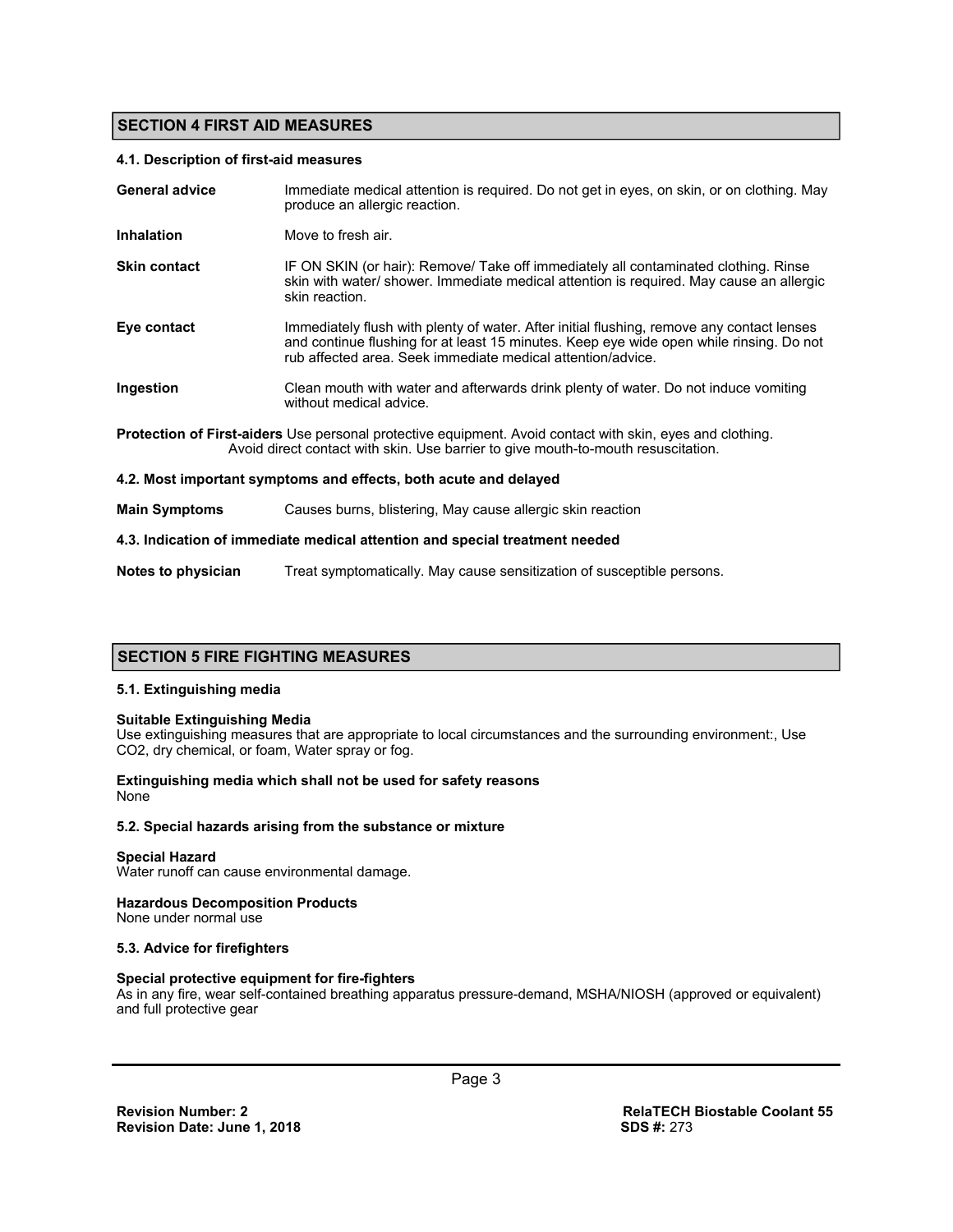## **SECTION 6 ACCIDENTAL RELEASE MEASURES**

#### **6.1. Personal precautions, protective equipment and emergency procedures**

Ensure adequate ventilation. Use personal protective equipment. Avoid contact with skin, eyes and clothing. Evacuate personnel to safe areas.

#### **Advice for non-emergency personnel**

Evacuate personnel to safe areas. Material can create slippery conditions.

#### **Advice for emergency responders**

For personal protection see section 8.

#### **6.2. Environmental precautions**

Prevent further leakage or spillage if safe to do so. Do not flush into surface water or sanitary sewer system. Prevent product from entering drains. Local authorities should be advised if significant spillages cannot be contained.

#### **6.3. Methods and materials for containment and cleaning up**

Soak up with inert absorbent material (e.g. sand, silica gel, acid binder, universal binder, sawdust). Dike to collect large liquid spills.

#### **6.4. Reference to other sections**

See Section 8/12/13 for additional information

## **SECTION 7 HANDLING AND STORAGE**

#### **7.1. Precautions for safe handling**

Wear personal protective equipment. Avoid contact with skin, eyes and clothing. Remove and wash contaminated clothing before re-use. Ensure adequate ventilation. Do not eat, drink or smoke when using this product. Handle in accordance with good industrial hygiene and safety practice.

#### **7.2. Conditions for safe storage, including any incompatibilities**

#### **Technical measures/Storage conditions**

Keep container tightly closed in a dry and well-ventilated place.

#### **Recommended Shelf Life**

No information available.

#### **Incompatible Materials**

Strong oxidizing agents, Strong acids, Strong bases

#### **7.3. Specific end uses**

**Specific use(s):** Metalworking fluid

## **SECTION 8 EXPOSURE CONTROLS/PERSONAL PROTECTION**

#### **Control parameters**

**Exposure Guidelines**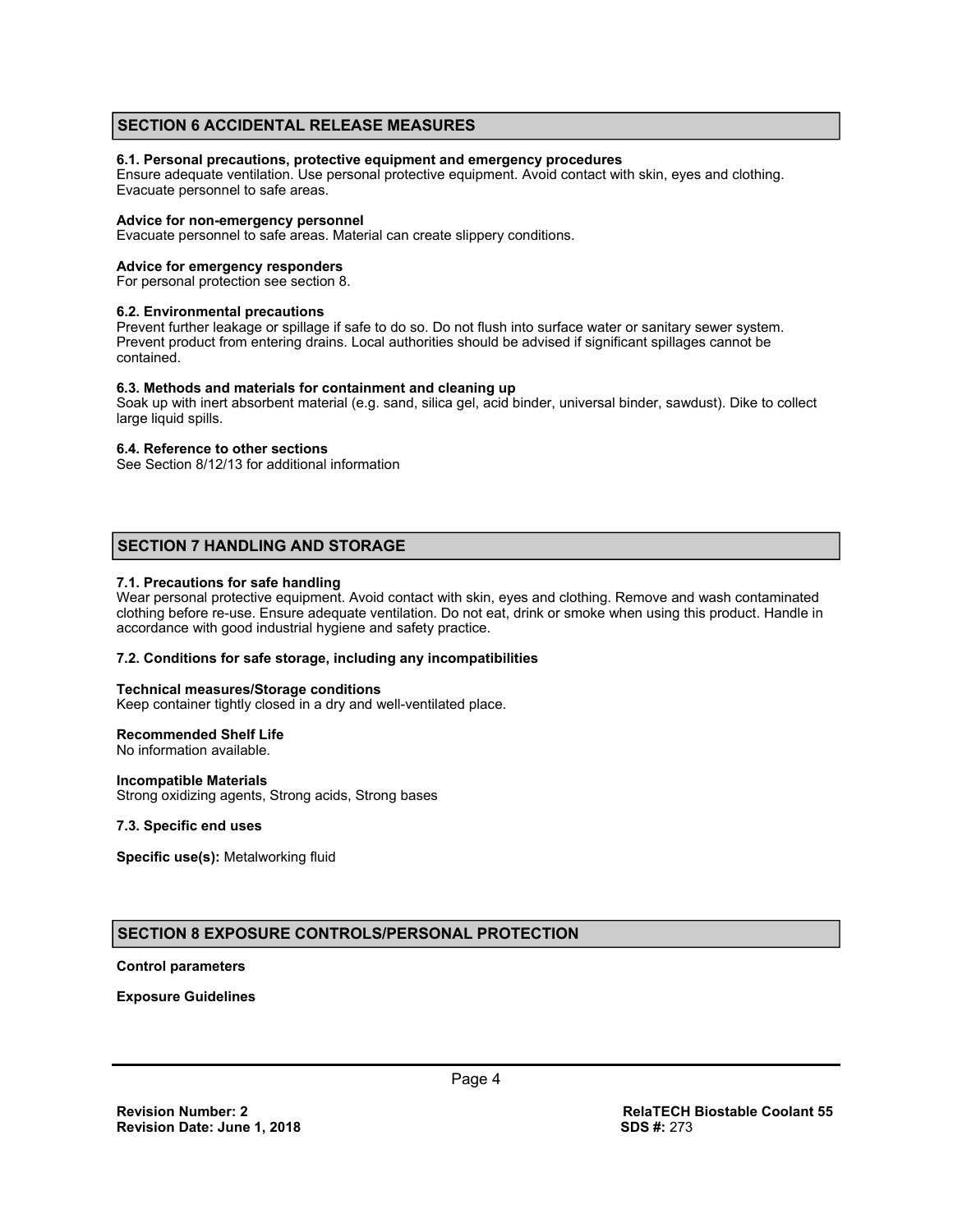| <b>Chemical Name</b>                                                                                          | <b>ACGIH TLV</b>               | <b>OSHA PEL</b>                | <b>NIOSH IDLH</b> | <b>AIHA WEEL</b> |
|---------------------------------------------------------------------------------------------------------------|--------------------------------|--------------------------------|-------------------|------------------|
| Highly refined, low viscosity<br>mineral oils/hydrocarbons<br>(Viscosity $>7$ - <20.5 cSt<br>$@40^{\circ}$ C) | $5 \,\mathrm{mg/m}$ as<br>mist | $5 \,\mathrm{mg/m}$ as<br>mist |                   |                  |
| 4-(2-nitrobutyl) morpholine                                                                                   | TWA: $5 \text{ mg/m}_3$        |                                |                   |                  |

#### **Other Exposure Guidelines**

Vacated limits revoked by the Court of Appeals decision in AFL-CIO v. OSHA, 965 F.2d 962 (11th Cir., 1992).

Hydrocarbon solvent vapor mixtures which do not have substance specific occupational exposure limits may be evaluated by the Reciprocal Calculation Procedure (RCP) which assigns a recommended occupational exposure limit based on the mass composition and hydrocarbon group guidance values (GGVs). Applicable recommended occupational exposure limits are shown in the table below.

| <b>Chemical Name</b>                                       | <b>RCP OEL</b>             | <b>Manufacturer</b> |
|------------------------------------------------------------|----------------------------|---------------------|
| Distillates (petroleum), hydrotreated<br>middle 64742-46-7 | RCP: TWA 1200 mg/m3 143ppm |                     |

#### **Exposure controls**

## **Engineering Measures**

Ensure adequate ventilation, especially in confined areas. Showers. Eyewash stations.

#### **Individual protection measures, such as personal protective equipment**

#### **Eye/Face Protection**

If splashes are likely to occur, wear:. Face-shield. Tightly fitting safety goggles.

#### **Skin and body protection**

Wear protective gloves/clothing.

#### **Respiratory protection**

If exposure limits are exceeded or irritation is experienced, NIOSH/MSHA approved respiratory protection should be worn. Respiratory protection must be provided in accordance with current local regulations.

#### **Hygiene measures**

Wear personal protective equipment. Avoid contact with skin, eyes and clothing. Remove and wash contaminated clothing before re-use. Regular cleaning of equipment, work area and clothing is recommended. Do not eat, drink or smoke when using this product. Handle in accordance with good industrial hygiene and safety practice.

## **SECTION 9 PHYSICAL AND CHEMICAL PROPERTIES**

#### **Attention: the data below are typical values and do not constitute a specification.**

**Color:** Amber **Physical State:** Liquid **Odor:** Mild amine-like **pH:** 10.2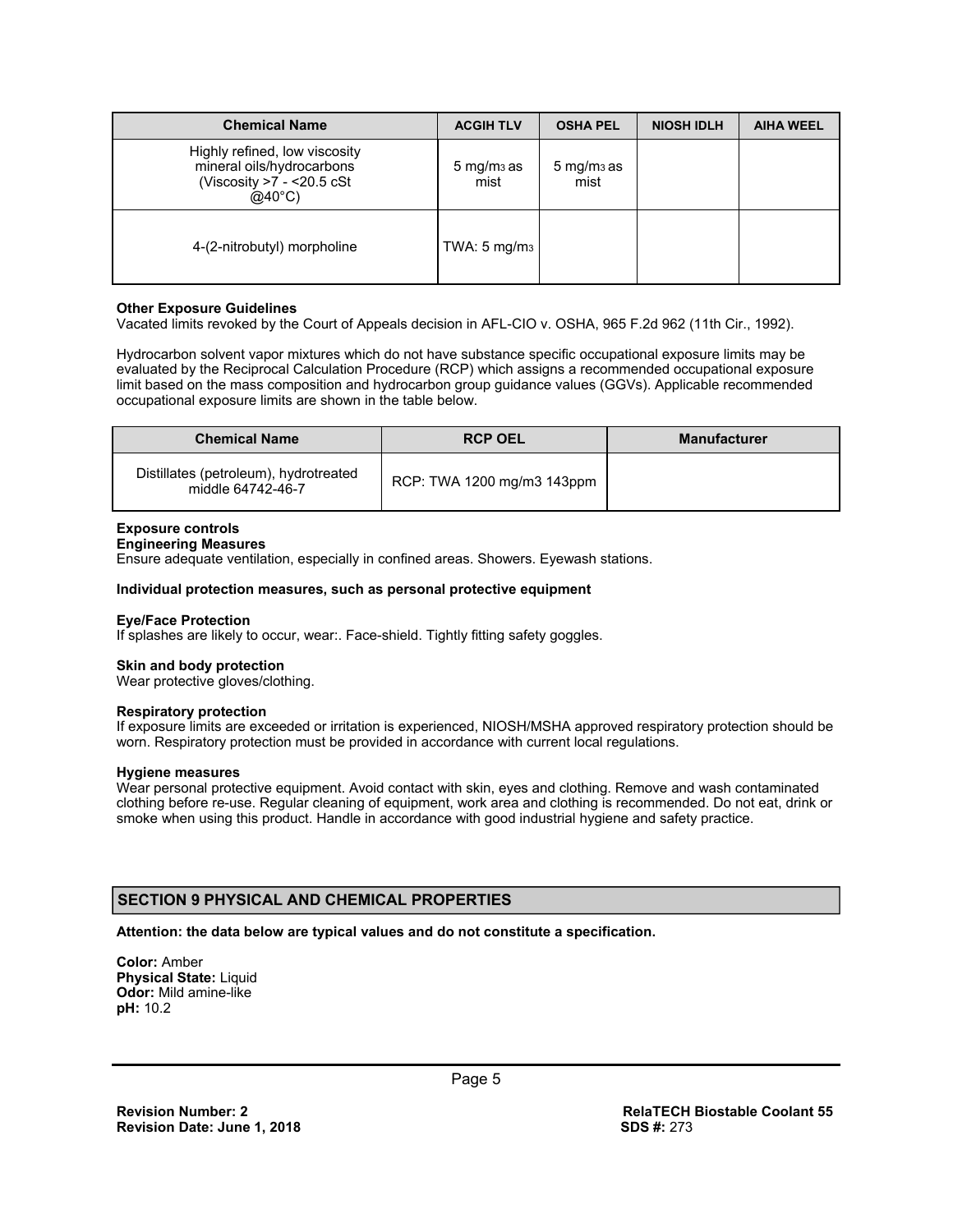**Vapor Pressure:** No data available **Vapor Density (Air = 1):** No data available **Initial Boiling Point: >** 100°C (212°F) **Solubility:** No data available **Freezing Point:** No data available **Melting Point:** No data available **Viscosity: > 30 cSt @ 40°C Decomposition temperature:** No data available **Octanol/Water Partition Coefficient:** No data available

**FLAMMABLE PROPERTIES: Flammability (solid, gas):** Not Applicable

**Flashpoint:** Not Applicable **Autoignition:** No data available **Flammability (Explosive) Limits (% by volume in air):** Lower: No data available Upper: No data available

## **SECTION 10 STABILITY AND REACTIVITY**

## **10.1. Reactivity**

## None under normal use conditions

## **10.2. Chemical stability**

Stable under normal conditions

## **10.3. Possibility of hazardous reactions**

None under normal use conditions

## **10.4. Conditions to avoid**

Do not freeze

#### **10.5. Incompatible Materials**

Strong oxidizing agents, Strong acids, Strong bases

#### **10.6. Hazardous decomposition products**

None under normal use conditions

## **SECTION 11 TOXICOLOGICAL INFORMATION**

#### **Information on likely routes of exposure**

| <b>Product Information</b> | There is no data available for this product                                                             |
|----------------------------|---------------------------------------------------------------------------------------------------------|
| <b>Inhalation</b>          | There is no data available for this product.                                                            |
| Eye contact                | May result in permanent damage including blindness.                                                     |
| <b>Skin contact</b>        | Corrosive. Repeated or prolonged skin contact may cause allergic reactions with<br>susceptible persons. |
| Ingestion                  | Ingestion causes burns of the upper digestive and respiratory tracts.                                   |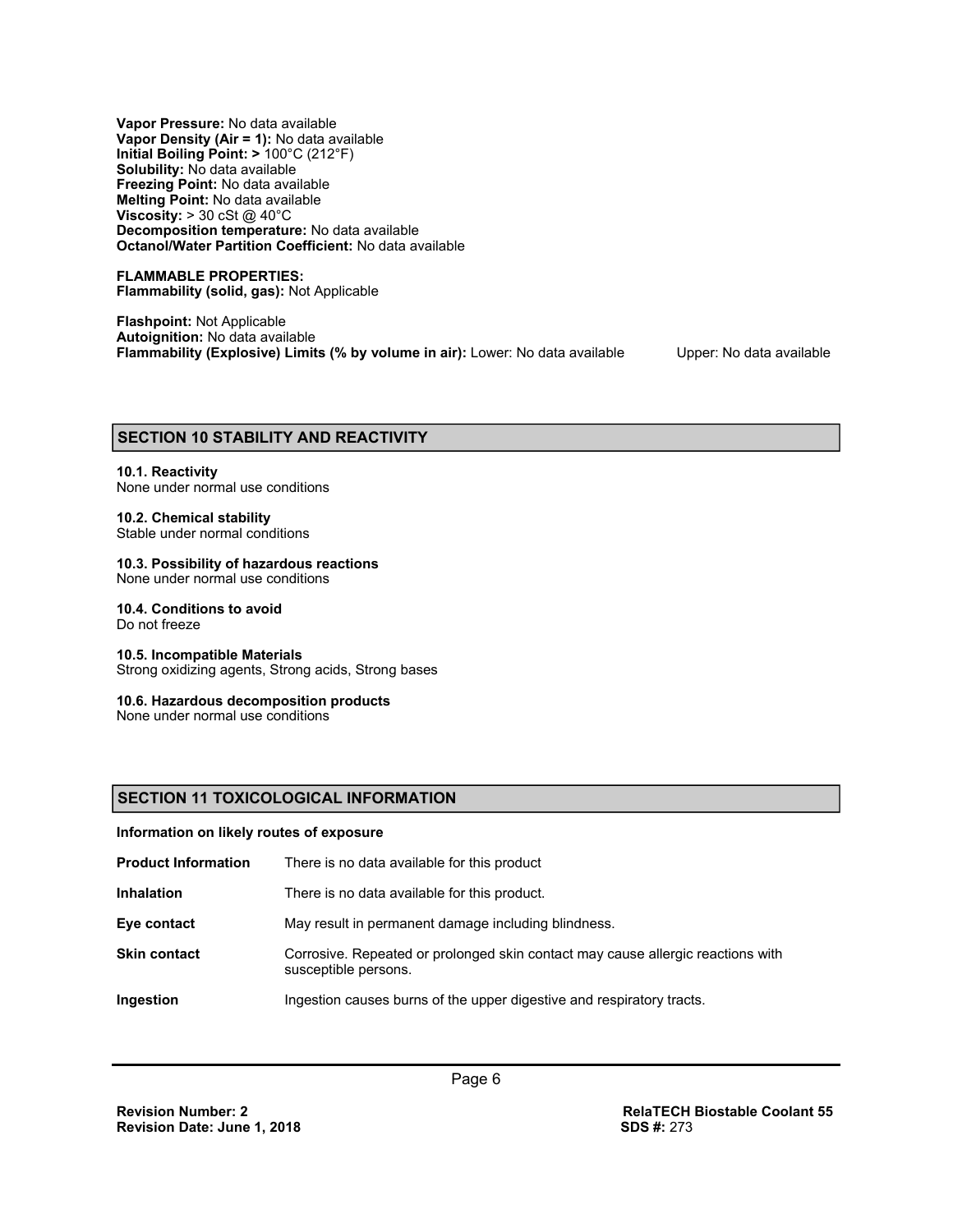#### **Component Information**

| <b>Chemical Name</b>                                                                                      | LD50 Oral (Rat) | LD50 Dermal (Rat/Rabbit) | <b>LC50 Inhalation</b> |
|-----------------------------------------------------------------------------------------------------------|-----------------|--------------------------|------------------------|
| Highly refined, low viscosity<br>Mineral oils/hydrocarbons<br>(Viscosity >7 - <20.5 cSt @40 $^{\circ}$ C) | $>$ 2000 mg/kg  | >2000 mg/kg              |                        |

#### **Information on toxicological effects**

**Symptoms** Causes burns. May result in permanent damage including blindness. Repeated or prolonged skin contact may cause skin irritation and/or dermatitis and sensitization of susceptible persons. Symptoms of allergic reaction may include rash, itching, swelling, trouble breathing, tingling of the hands and feet, dizziness, lightheadedness, chest pain, muscle pain, or flushing.

#### **Delayed and immediate effects as well as chronic effects from short and long-term exposure**

| <b>Sensitization</b>                                           | May cause sensitization by skin contact. |
|----------------------------------------------------------------|------------------------------------------|
| <b>Germ Cell Mutagenicity</b>                                  | None known.                              |
| Carcinogenicity                                                | None known.                              |
| <b>Reproductive toxicity</b>                                   | None known.                              |
| Specific target organ systemic<br>toxicity (single exposure)   | None known.                              |
| Specific target organ systemic<br>toxicity (repeated exposure) | None known.                              |
| <b>Aspiration hazard</b>                                       | None known.                              |

**Other adverse effects** The document number 031 published 05-2013 by the DGUV Germany has been considered in the production of this safety data sheet (SDS). As stated in this document the classification of dicyclohexylamine is currently inconsistent between the manufacturer and the REACH classification. The classification used in this document is based on the European harmonised classification.

## **SECTION 12 ECOLOGICAL INFORMATION**

## **Ecotoxicity**

Toxic to aquatic life with long lasting effects

| <b>Chemical Name</b> | <b>Toxicity to algae</b> | <b>Toxicity to fish</b>                        | <b>Toxicity to</b><br>microorganisms | Toxicity to daphnia and<br>other aquatic<br>invertebrates |
|----------------------|--------------------------|------------------------------------------------|--------------------------------------|-----------------------------------------------------------|
| Dicyclohexylamine    |                          | 62: 96 h Brachydanio rerio<br>mg/L LC50 static |                                      |                                                           |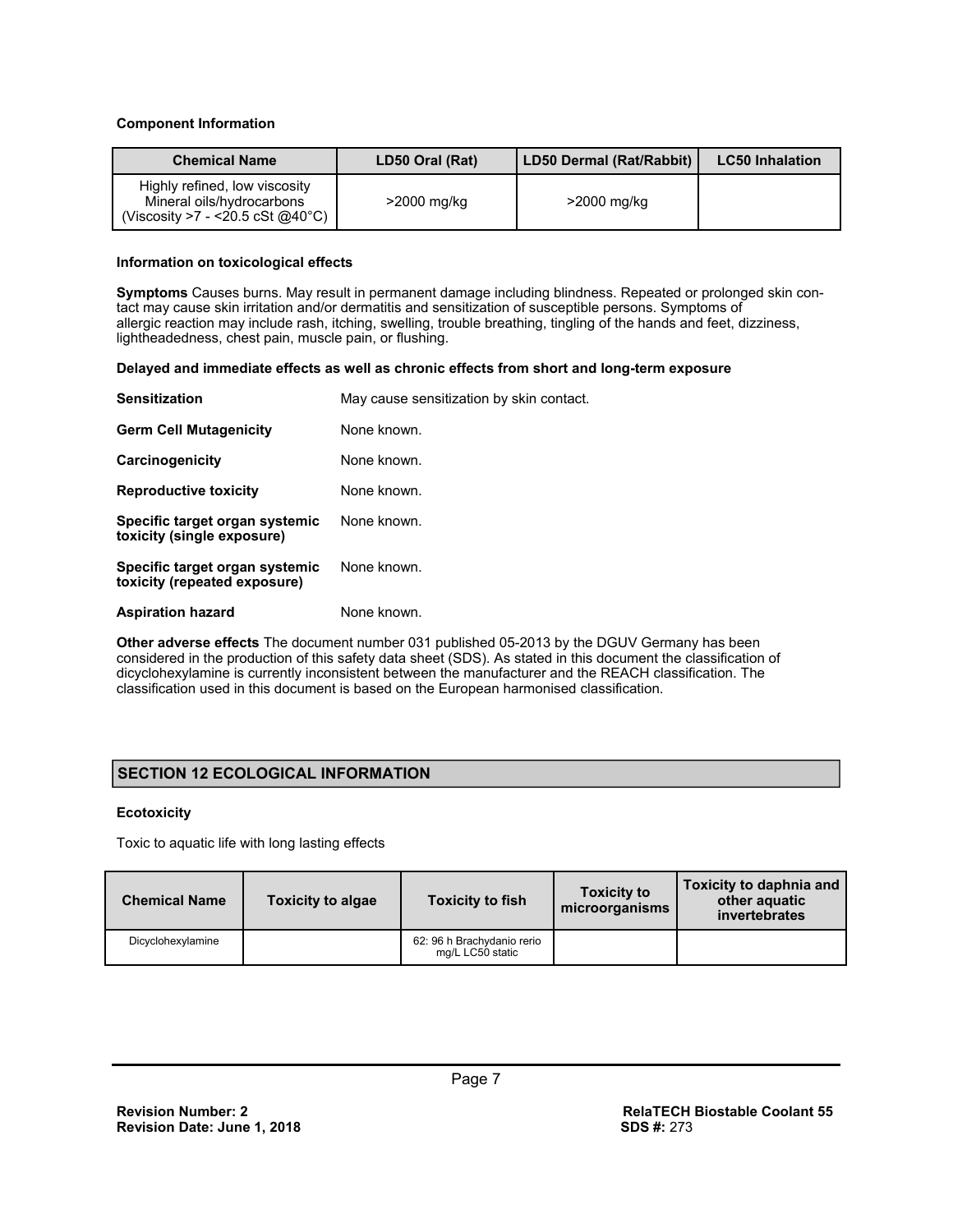## **Persistence and degradability**

No information available.

#### **Bioaccumulation**

| <b>Chemical Name</b>                 | log Pow |
|--------------------------------------|---------|
| Dicyclohexylamine<br>$101 - 83 - 7*$ | 35      |

**Other adverse effects** No information available

## **SECTION 13 DISPOAL CONSIDERATIONS**

#### **Waste treatment**

| <b>Waste Disposal Methods</b> | Dispose of in accordance with federal, state, and local regulations.                                                                                                                       |
|-------------------------------|--------------------------------------------------------------------------------------------------------------------------------------------------------------------------------------------|
| Contaminated packaging        | Empty containers should be taken to an approved waste handling site for<br>recycling or disposal. Observe all label precautions until container is cleaned,<br>reconditioned or destroyed. |

## **SECTION 14 TRANSPORT INFORMATION**

| DOT<br>UN/ID No<br>Proper shipping name<br><b>Hazard class</b><br>Packing group<br><b>Special Provisions</b><br><b>Description</b><br><b>Emergency Response Guide</b><br><b>Number</b> | Not Regulated |
|----------------------------------------------------------------------------------------------------------------------------------------------------------------------------------------|---------------|
| TDG<br>UN/ID No<br>Proper shipping name<br><b>Hazard class</b><br><b>Packing Group</b><br><b>Description</b>                                                                           | Not Regulated |
| <b>ICAO/IATA</b>                                                                                                                                                                       |               |

| 175911616            |  |
|----------------------|--|
| UN No.               |  |
| Proper shipping name |  |
| <b>Hazard class</b>  |  |
| Packing group        |  |
| <b>Description</b>   |  |
|                      |  |

**Not Regulated**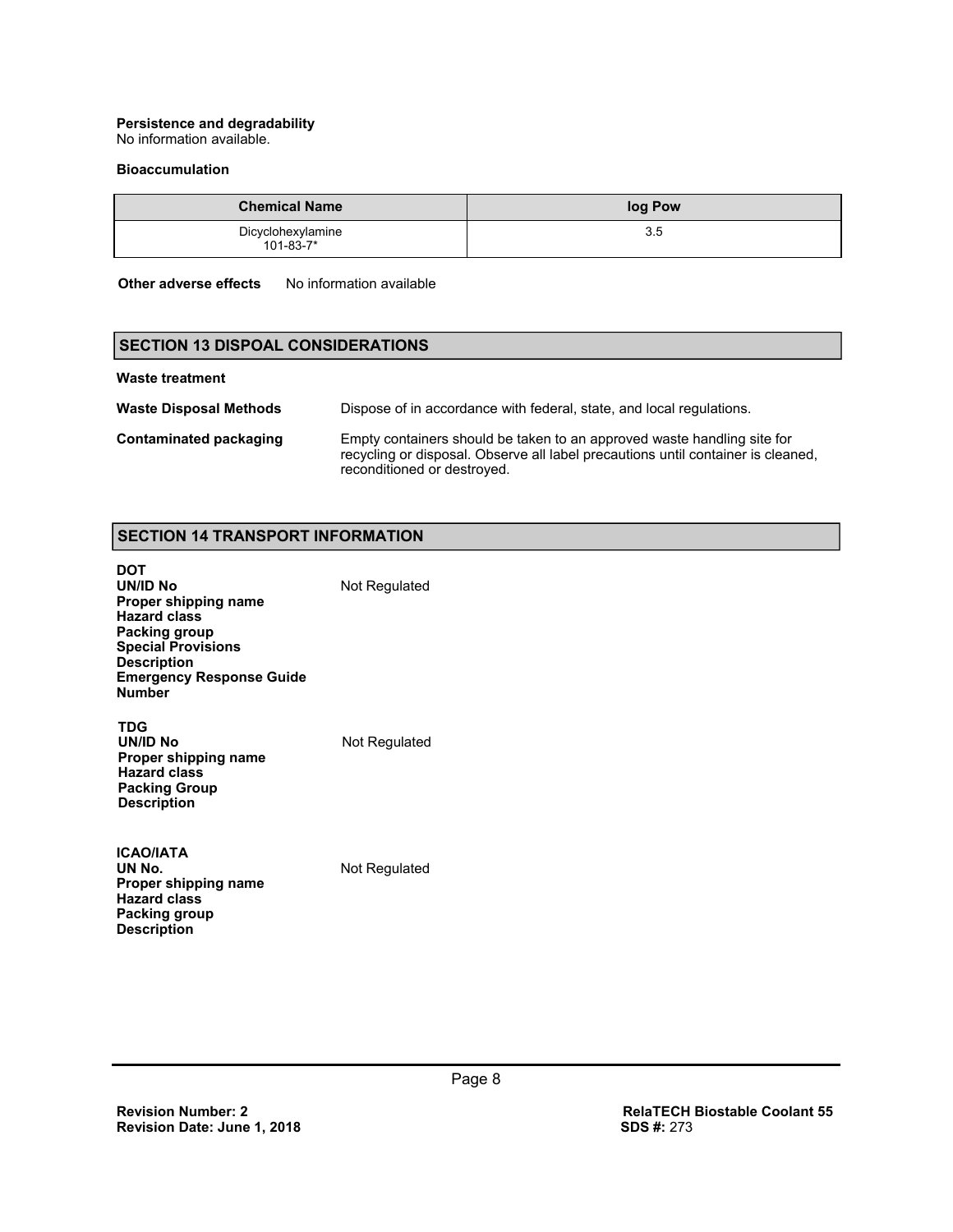**IMDG/IMO Proper shipping name Hazard class Packing Group EmS No. Special Provisions Description** 

**Not Regulated** 

## **SECTION 15 REGULATORY INFORMATION**

## **International Inventories**

| <b>TSCA</b>                                               | Complies                                                                        |
|-----------------------------------------------------------|---------------------------------------------------------------------------------|
| <b>DSL</b>                                                | All components are NOT on the Chemical Inventory                                |
| <b>AICS</b>                                               | Does not Comply                                                                 |
| <b>PICCS</b>                                              | Does not Comply                                                                 |
| <b>KECL</b>                                               | Does not Comply                                                                 |
| <b>IECSC</b>                                              | Complies                                                                        |
| <b>ENCS</b>                                               | Does not Comply                                                                 |
|                                                           | <b>TSCA</b> - United States Toxic Substances Control Act Section 8(b) Inventory |
| <b>AICS</b> - Australian Inventory of Chemical Substances |                                                                                 |
|                                                           | <b>PICCS</b> - Philippines Inventory of Chemicals and Chemical Substances       |
|                                                           | <b>KECL</b> - Korean Existing and Evaluated Chemical Substances                 |
|                                                           | <b>IECSC</b> - China Inventory of Existing Chemical Substances                  |
|                                                           | <b>ENCS</b> - Japan Existing and New Chemical Substances                        |

#### **U.S. Federal Regulations**

#### **SARA 313**

Section 313 of Title III of the Superfund Amendments and Reauthorization Act of 1986 (SARA). This product does not contain any chemicals which are subject to the reporting requirements of the Act and Title 40 of the Code of Federal Regulations, Part 372.

| SARA 311/312 Hazard Categories           |     |
|------------------------------------------|-----|
| <b>Acute Health Hazard</b>               | Yes |
| <b>Chronic Health Hazard</b>             | No  |
| <b>Fire Hazard</b>                       | No  |
| <b>Sudden Release of Pressure Hazard</b> | No  |
| <b>Reactive Hazard</b>                   | N٥  |

#### **Clean Water Act**

This product does not contain any substances regulated as pollutants pursuant to the Clean Water Act (40 CFR 122.21 and 40 CFR 122.42).

#### **CERCLA**

This material, as supplied, does not contain any substances regulated as hazardous substances under the Comprehensive Environmental Response Compensation and Liability Act (CERCLA) (40 CFR 302) or the Superfund Amendments and Reauthorization Act (SARA) (40 CFR 355). There may be specific reporting requirements at the local, regional, or state level pertaining to releases of this material.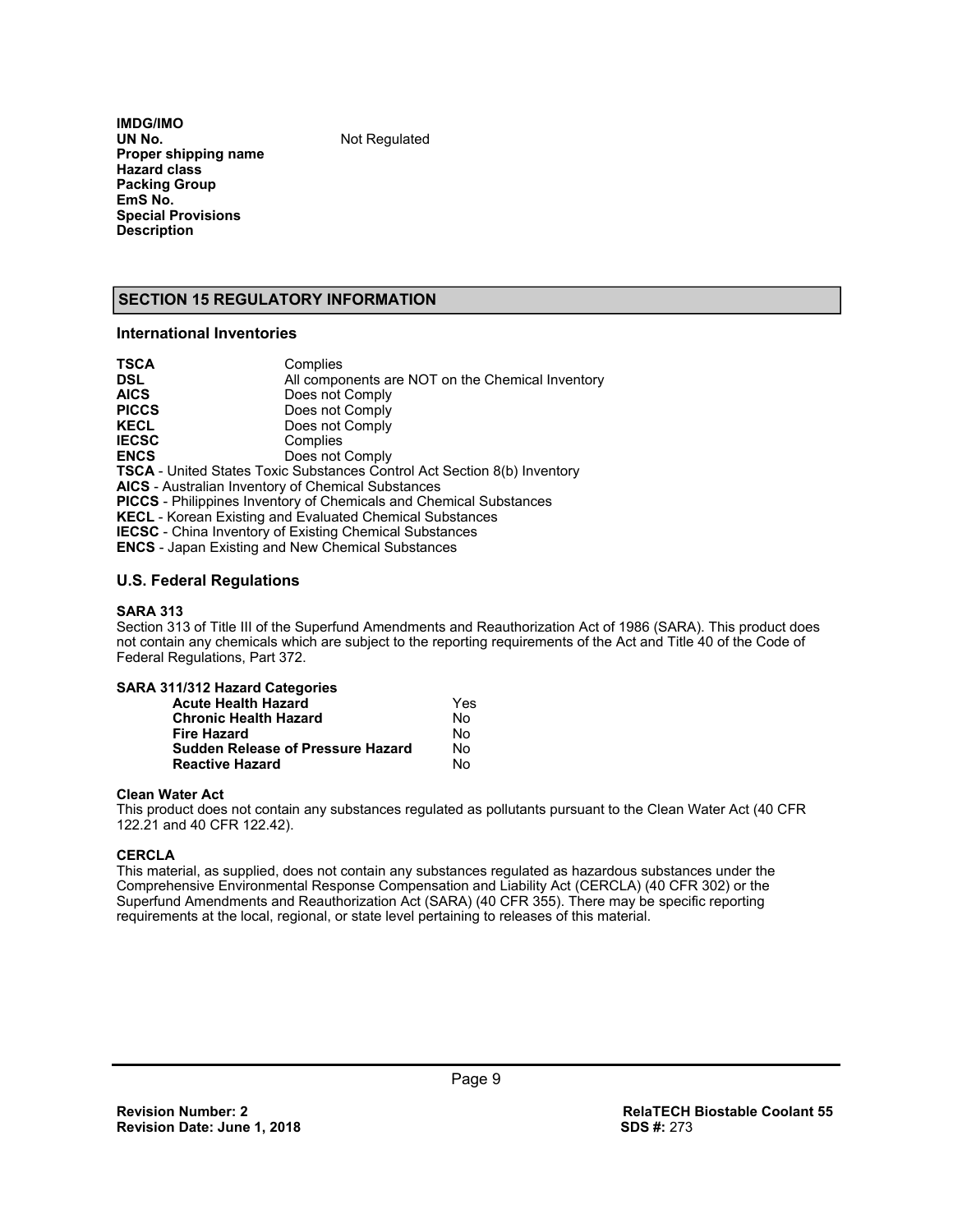## **U.S. State Regulations**

#### **SCAQMD Rule 1144**

The sale or distribution in the SCAQM District of California for metal working fluids or direct-contact lubricants is allowed if EITHER the VOC of the product itself OR the VOC of the diluted product at the point of use is less than the following limits: (1) 75 g VOC/L for metal forming, metal removal, metal treating; (2) 50 g VOC/L for metal protection, direct-contact lubricant. The VOC of this product as sold is: 39 g VOC/L (ASTM E-1868-10)

#### **California Proposition 65**

WARNING: This product contains a chemical(s) known to the State of California to cause cancer and/or birth defects or other reproductive harm.

#### **International Regulations**

#### **Canada**

**This product has been classified in accordance with the hazard criteria of the Controlled Products Regulations (CPR) and the SDS contains all the information required by the CPR.** 

#### **WHMIS Hazard Class**

D2B Toxic materials

## **Other information**

Not applicable

**The highly refined, low viscosity mineral oils/hydrocarbons (Viscosity >7 - <20.5 cSt @40°C) contains one or more substance with the following CAS/EC numbers/REACH registration numbers:**

| <b>Chemical Name</b>                                                  | <b>CAS-No</b>        |  |  |
|-----------------------------------------------------------------------|----------------------|--|--|
| Distillates (petroleum), straight-run middle                          | 64741-44-2           |  |  |
| Distillates (petroleum), heavy hydrocracked                           | 64741-76-0           |  |  |
| Distillates (petroleum), solvent-refined light paraffinic             | 64741-89-5           |  |  |
| Distillates (petroleum), hydrotreated middle                          | 64742-46-7           |  |  |
| Distillates (petroleum), hydrotreated middle                          | 64742-46-7           |  |  |
| Distillates (petroleum), hydrotreated light                           | 64742-47-8           |  |  |
| Distillates (petroleum), hydrotreated light naphthenic                | 64742-53-6           |  |  |
| Distillates (petroleum), hydrotreated heavy paraffinic                | 64742-54-7           |  |  |
| Distillates (petroleum), hydrotreated light paraffinic                | 64742-55-8           |  |  |
| Distillates, petroleum, solvent-dewaxed light paraffinic              | 64742-56-9           |  |  |
| Distillates (petroleum), solvent-dewaxed heavy, paraffinic            | 64742-65-0           |  |  |
| Paraffin oils (petroleum), catalytic dewaxed light                    | 64742-71-8           |  |  |
| Lubricating oils (petroleum), C15-30, hydrotreated neutral oil-based  | 72623-86-0           |  |  |
| Lubricating oils (petroleum), C20-C50, hydrotreated neutral oil-based | 72623-87-1           |  |  |
| White mineral oil (petroleum)                                         | 8042-47-5            |  |  |
| C18-C50 branched, cyclic and linear hydrocarbons – Distillates        | 848301-69-9          |  |  |
| Hydrocarbons, C14-C19, isoalkanes, cyclics, <2% aromatics             | <b>NOT AVAILABLE</b> |  |  |